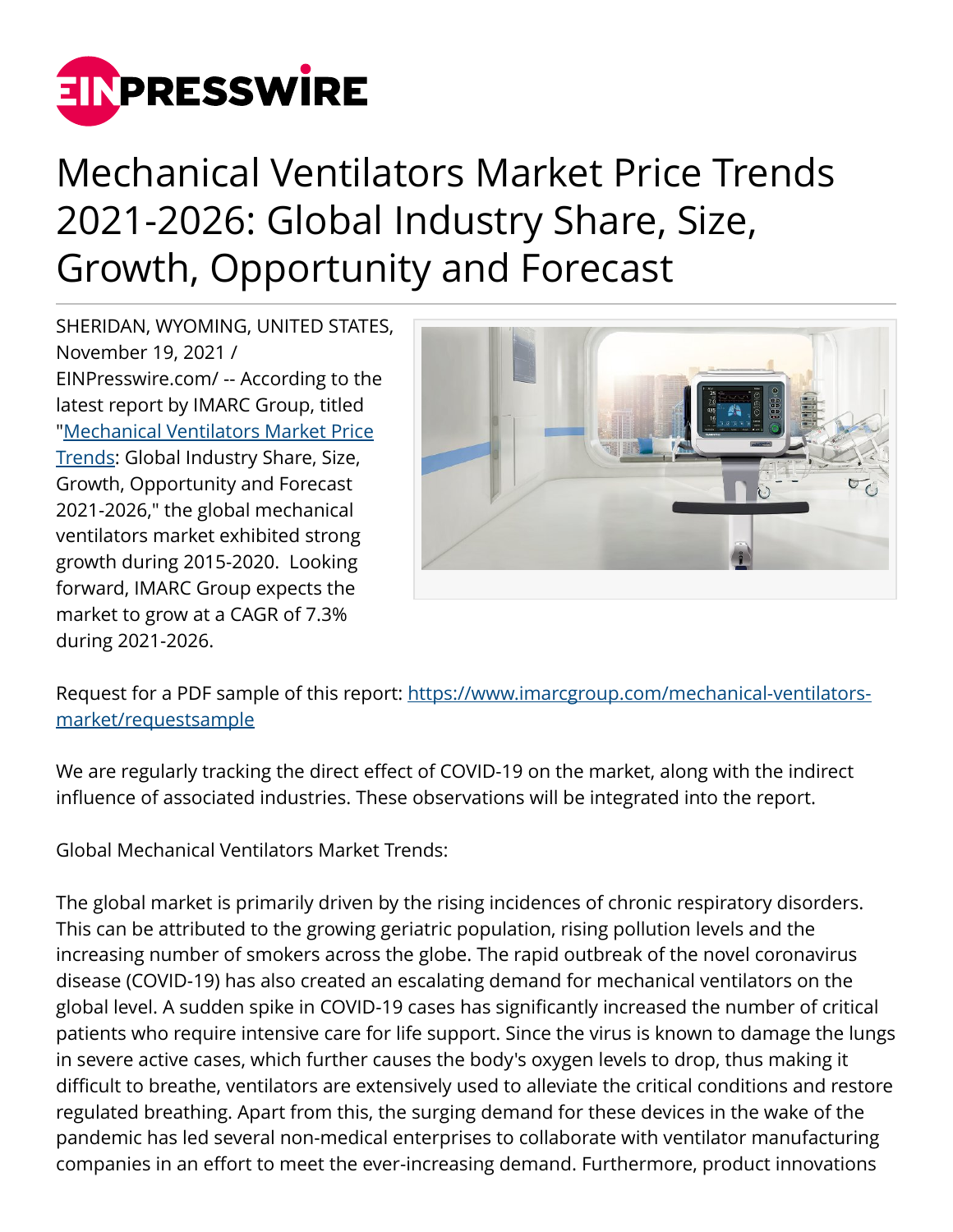and extensive research and development (R&D) have led to the introduction of portable and non-invasive mechanical ventilators with improved functionalities, which is acting as another major growth-inducing factor. Manufacturers are also integrating [high](https://www.imarcgroup.com/high-voltage-capacitor-market)-speed signal processing systems with these devices to achieve enhanced efficiency with an enhanced user interface. Some of the other factors contributing to the market growth include the growing adoption of home care therapeutics and the favorable initiatives undertaken by several governments to improve the [healthcare](https://www.imarcgroup.com/healthcare-cold-chain-logistics-market) infrastructure.

## Market Summary:

· On the basis of the product type, the market has been divided into intensive care, portable/ambulatory and other kinds of ventilators.

Based on the interface, the market has been bifurcated into invasive and non-invasive ventilation.

· On the basis of the age group, the market has been classified into pediatric, adult and geriatric.

Based on the mode of ventilation, the market has been segmented into combined, volume, pressure and other modes of ventilation.

· On the basis of the end-use, the market has been categorized into hospitals and clinics, home care, ambulatory care centers, and others.

· On the geographical front, the market has been segregated into North America (the United States and Canada), Europe (Germany, France, the United Kingdom, Italy, Spain, Russia and others), Asia Pacific (China, Japan, India, South Korea, Australia, Indonesia and others), Latin America (Brazil, Mexico and others), and Middle East and Africa.

The competitive landscape of the market has been analyzed in the report with the detailed profiles of the key players. Some of these players include Allied Healthcare Products, Inc., AIR LIQUIDE S.A., Asahi Kasei Group, GE Healthcare, Hamilton Medical AG, Getinge AB, Medtronic, Shenzhen Mindray Bio-Medical Electronics Co., Ltd., Philips Electronics Nederland B.V., ResMed Corp., Smiths Group Plc, and Vyaire Medical Inc.

Competitive Landscape:

- • Allied Healthcare Products
- • Air Liquide, Asahi Kasei
- • GE Healthcare Company
- • Hamilton Medical AG
- • Maquet GmbH & Co. KG (Gatenge)
- • Medtronic Plc
- • Mindray Medical International Ltd.
- • Philips Healthcare
- • ResMed
- • Smiths Group Plc
- • Vyaire Medical Inc., etc

Breakup by Product Type: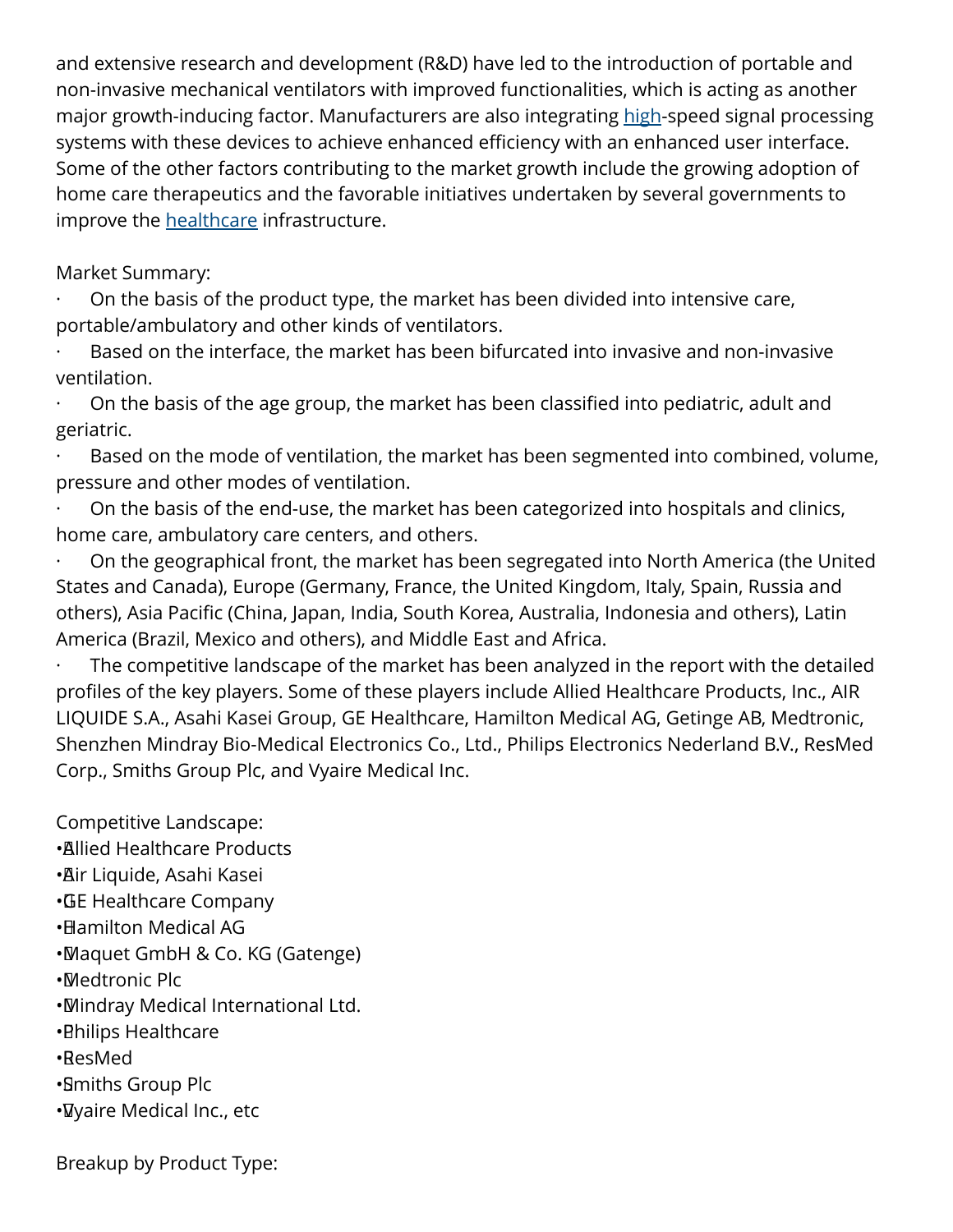- · Intensive Care Ventilators
- · Portable/Ambulatory Ventilators
- **Others**

Breakup by Interface:

- · Invasive Ventilation
- · Non-Invasive Ventilation

Breakup by Age Group:

- · Pediatric
- · Adult
- **Geriatric**

Breakup by Mode of Ventilation:

- · Combined Mode of Ventilation
- · Volume Mode of Ventilation
- · Pressure Mode of Ventilation
- · Other Mode of Ventilation

Breakup by End-Use:

- · Hospitals and Clinics
- · Home Care
- Ambulatory Care Centers
- · Others

Breakup by Region:

- · North America
- · Asia Pacific
- · Europe
- Latin America
- · Middle East and Africa

Ask Analyst for Customization and Explore full report with TOC & List of Figures: <https://www.imarcgroup.com/mechanical-ventilators-market>

We are updating our reports, If you want latest primary and secondary data (2021-2026) with Cost Module, Business Strategy, Distribution Channel, etc. Click request free sample report, published report will be delivered to you in PDF format via email within 24 to 48 hours.

Key highlights of the report: • Market Performance (2015-2020)

- • Market Outlook (2021-2026)
- • Market Trends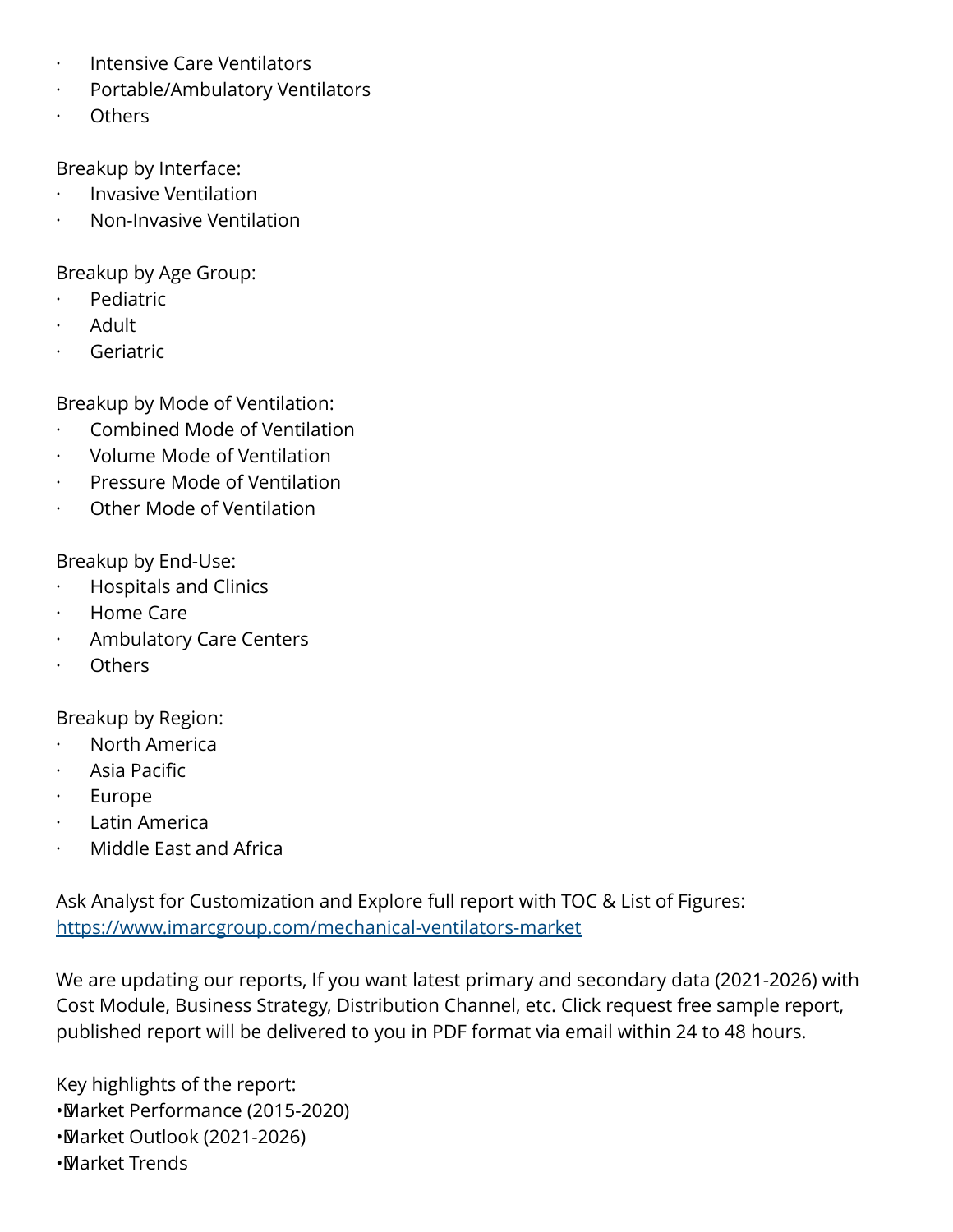• Market Drivers and Success Factors • The Impact of COVID-19 on the Global Market • Value Chain Analysis • Structure of the Global Market • Comprehensive mapping of the competitive landscape

If you need specific information that is not currently within the scope of the report, we will provide it to you as a part of the customization.

Related Reports by IMARC Group:

[http://www.marketwatch.com/story/sales-force-automation-software-market-report-global](http://www.marketwatch.com/story/sales-force-automation-software-market-report-global-industry-trends-share-size-growth-opportunity-and-forecast-to-2021-2026-2021-11-01)[industry-trends-share-size-growth-opportunity-and-forecast-to-2021-2026-2021-11-01](http://www.marketwatch.com/story/sales-force-automation-software-market-report-global-industry-trends-share-size-growth-opportunity-and-forecast-to-2021-2026-2021-11-01)

[http://www.marketwatch.com/story/travel-bags-market-global-industry-trends-share-size](http://www.marketwatch.com/story/travel-bags-market-global-industry-trends-share-size-growth-opportunity-and-forecast-by-2021-2026-2021-11-01)[growth-opportunity-and-forecast-by-2021-2026-2021-11-01](http://www.marketwatch.com/story/travel-bags-market-global-industry-trends-share-size-growth-opportunity-and-forecast-by-2021-2026-2021-11-01)

[http://www.marketwatch.com/story/united-states-specialty-generics-market-industry-trends](http://www.marketwatch.com/story/united-states-specialty-generics-market-industry-trends-share-size-growth-opportunity-and-forecast-to-2021-2026-2021-11-01)[share-size-growth-opportunity-and-forecast-to-2021-2026-2021-11-01](http://www.marketwatch.com/story/united-states-specialty-generics-market-industry-trends-share-size-growth-opportunity-and-forecast-to-2021-2026-2021-11-01)

[http://www.marketwatch.com/story/awning-market-global-industry-trends-share-size-growth](http://www.marketwatch.com/story/awning-market-global-industry-trends-share-size-growth-opportunity-and-forecast-by-2021-2026-2021-11-01)[opportunity-and-forecast-by-2021-2026-2021-11-01](http://www.marketwatch.com/story/awning-market-global-industry-trends-share-size-growth-opportunity-and-forecast-by-2021-2026-2021-11-01)

[http://www.marketwatch.com/story/biosimilar-market-size-2021-global-industry-trends-share](http://www.marketwatch.com/story/biosimilar-market-size-2021-global-industry-trends-share-growth-opportunity-and-forecast-till-2026-2021-11-01)[growth-opportunity-and-forecast-till-2026-2021-11-01](http://www.marketwatch.com/story/biosimilar-market-size-2021-global-industry-trends-share-growth-opportunity-and-forecast-till-2026-2021-11-01)

[http://www.marketwatch.com/story/ultrasonic-flowmeter-market-global-industry-trends-share](http://www.marketwatch.com/story/ultrasonic-flowmeter-market-global-industry-trends-share-size-growth-opportunity-and-forecast-by-2021-2026-2021-11-01)[size-growth-opportunity-and-forecast-by-2021-2026-2021-11-01](http://www.marketwatch.com/story/ultrasonic-flowmeter-market-global-industry-trends-share-size-growth-opportunity-and-forecast-by-2021-2026-2021-11-01)

[http://www.marketwatch.com/story/vietnam-aquaculture-market-size-2021-industry-trends](http://www.marketwatch.com/story/vietnam-aquaculture-market-size-2021-industry-trends-share-growth-opportunity-and-forecast-till-2026-2021-11-01)[share-growth-opportunity-and-forecast-till-2026-2021-11-01](http://www.marketwatch.com/story/vietnam-aquaculture-market-size-2021-industry-trends-share-growth-opportunity-and-forecast-till-2026-2021-11-01)

About Us 

IMARC Group is a leading market research company that offers management strategy and market research worldwide. We partner with clients in all sectors and regions to identify their highest-value opportunities, address their most critical challenges, and transform their businesses.

IMARC's information products include major market, scientific, economic and technological developments for business leaders in pharmaceutical, industrial, and high technology organizations. Market forecasts and industry analysis for biotechnology, advanced materials, pharmaceuticals, food and beverage, travel and tourism, nanotechnology and novel processing